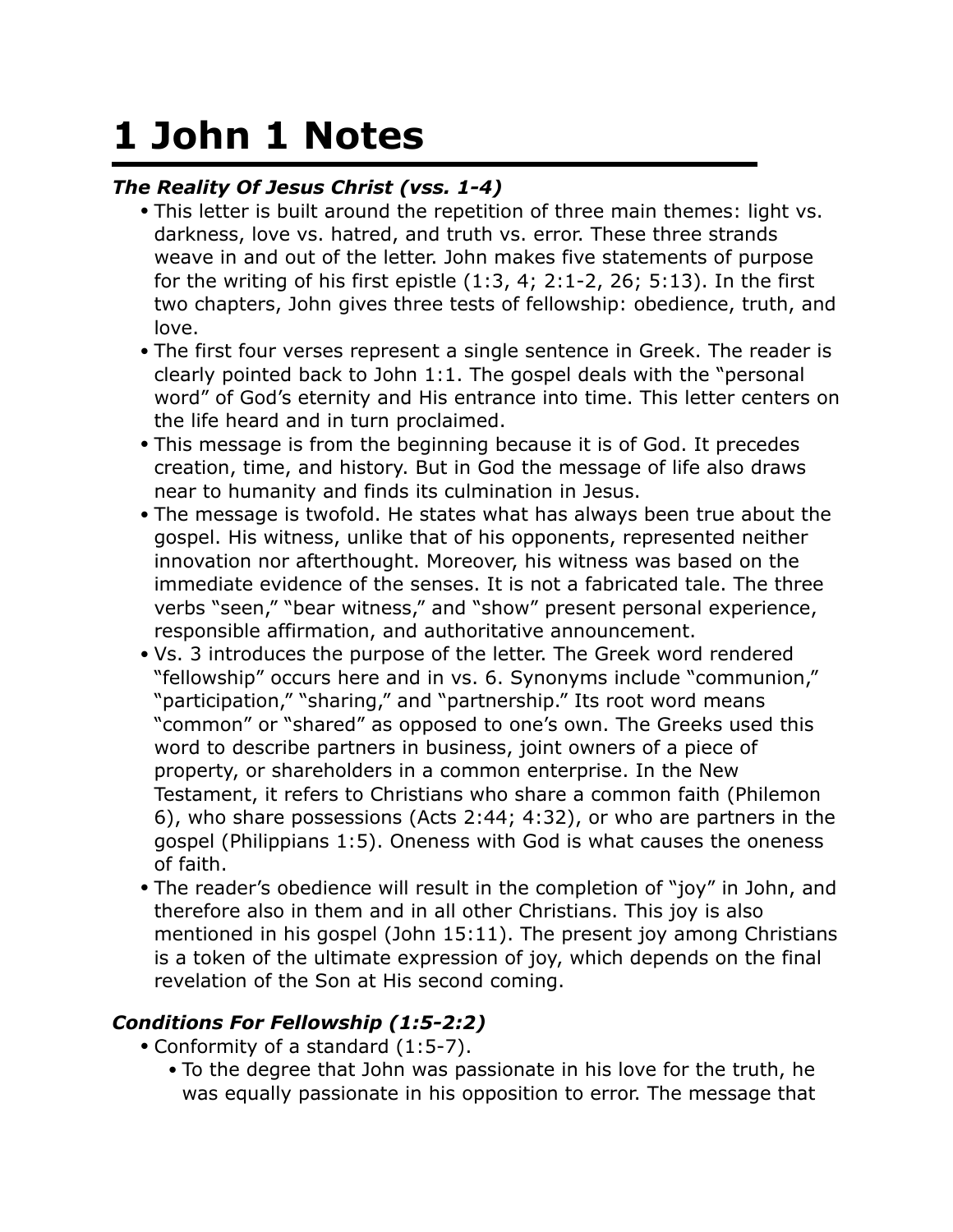"God is light" needs to be compared with declarations elsewhere by John that "God is spirit" (John 4:24) and "God is love" (1 John 4:8). All three stress the immateriality and essence of God. Light emphasizes especially the splendor and glory of God, the truthfulness of God, and His purity (Psalm 27:1; 36:9). The "message," preached by John and the other apostles, was one they "heard from Him" and announced to their audience. Jesus is the perfect source of revelation.

- The description of God as light captures the essence of His nature and is foundational to the rest of the epistle. God and His glory are often described in terms of light (Exodus 13:21-22; 29-35; Psalm 104:1-2; Matthew 17:2; 2 Corinthians 4:4-6). God is light in the sense that He is life, and He is the source and sustainer of both physical and spiritual life.
- If people turn from the light or love darkness rather than light, it is because their deeds are evil (John 3:19-21). As darkness has no place in God (Exodus 15:11; 1 Samuel 2:2; Psalm 22:3; 48:10; 71:19; 98:2; Isaiah 6:3; Revelation 4:8; 15:4), so all that is of the darkness is excluded from having fellowship with God.
- John points out that it is possible for people to say they are in the light, yet actually live in darkness. To "walk in darkness" (Romans 8:4; cf. Deuteronomy 10:12-13; Psalm 119:1; Micah 6:8; Romans 13:13; Ephesians 4:1; Colossians 1:10) is the same as "abiding" in darkness or "living in darkness," i.e., allowing darkness or sin to define one's life. In the final part of the verse, the author indicates that the test of truth is not necessarily one's belief, but also one's actions, deeds, and conduct.
- The positive test of knowing God is to live in the light as He Himself is in the light. John thus reiterates the fact that light is God's sphere. It is His nature, and He wills that it should become ours.
- One consequence of obeying the command to walk in the light is having fellowship with one another. "Fellowship" is not produced by us eating together; it is a spiritual relationship we enjoy because of what we have in common. A second consequence of walking in the light is that the blood of Jesus cleanses us from sin. The term "blood" is often used in the New Testament as a dramatic and graphic way to represent Christ's sacrificial death on the cross. We are cleansed when we come in contact with His blood, which is through baptism (Matthew 26:28; Acts 22:16).
- Confession of sin (1:8-10).
	- Whenever the principle of sin is denied as an ongoing reality, there follows a denial of responsibility for individual actions. When sin is